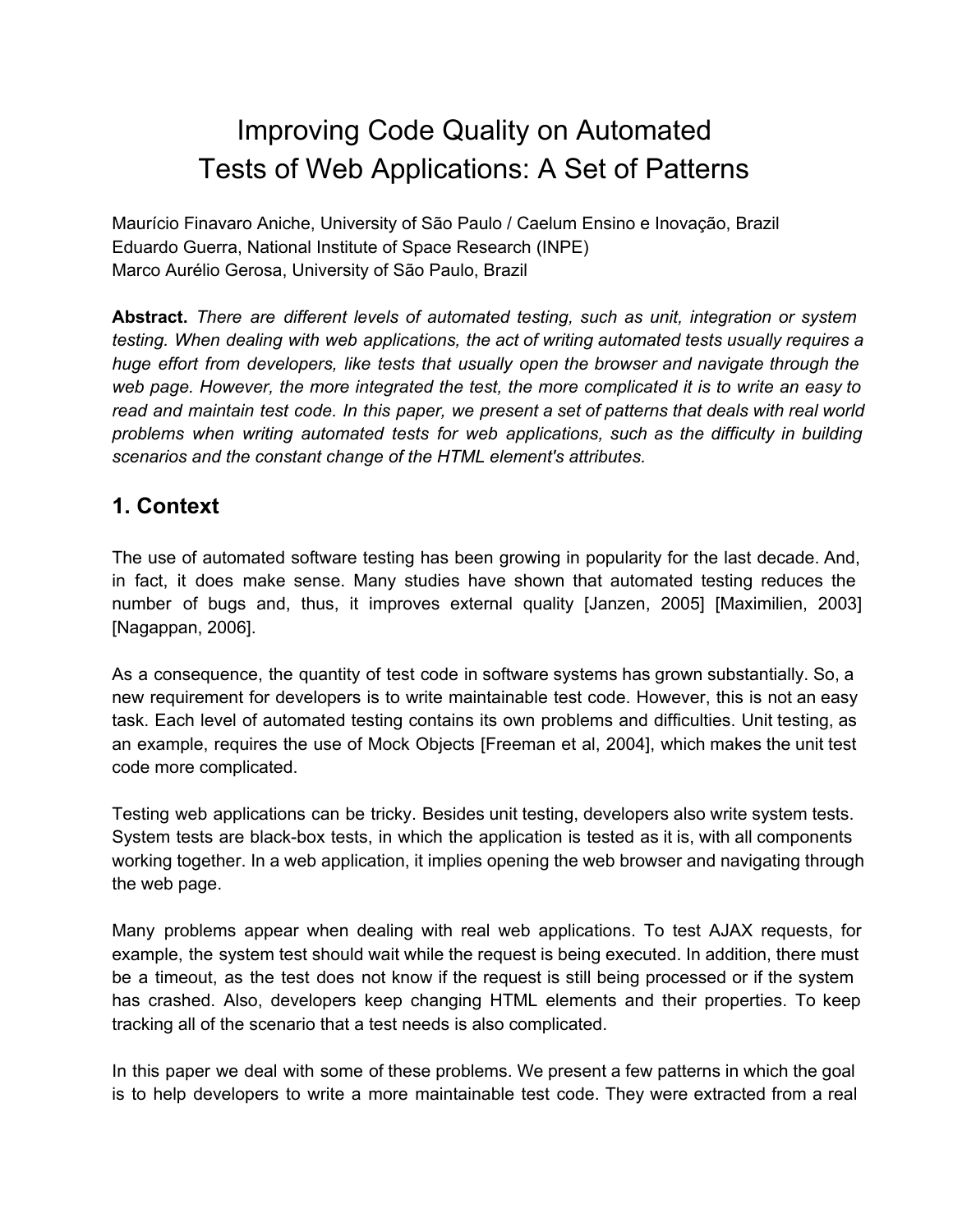case study. Alura [Caelum, 2012] is an e-learning platform, built by Caelum<sup>1</sup>. The team has been developing this software for the last two years. It is a Java web application, which contains around 750 classes, 800 unit tests and 30 web tests. The team contains from 3 to 5 members, depending on the importance of the project at the moment. Their experience in software development varies from 2 to 10 years.

### **2. Web Service API for Building Scenarios**

In order to test a specific feature, the web application must be in a desired state prior to the *execution of the test. However, building the specific scenario can be hard as the scenario may be complex and depend upon many different entities.*

\* \* \*

#### **What is the best way for a developer to populate web applications with the specific scenario that is required by a system test?**

Dealing with scenarios in system tests (not only on web applications) is different from what happens in unit tests. When writing isolated tests, scenarios are basically a set of instantiated objects with their properties set to what the test requires. However, a web application test usually consumes an application that is running on a real server with real databases and/or web services and so on. So, building up a scenario means to insert data on whatever the web application retrieves it from.

There are a few ways to do it. One of them is to make automated test to navigate on the interface and create the data through the interface. Suppose a CRM application, in which, to test the "Order" feature, a Customer needs to exist. The test can navigate to the "Create Customer" feature and make use of it. And then, after the customer was added, the test can now test the "Order" feature.

The problem with this approach is that (i) depending on the scenario, the test will need to navigate through many different pages, (ii) if the "Customer" feature breaks, the "Order" can not be tested and (iii) the total time of the test execution will increase.

Therefore:

#### **Treat an API that is accessible through any common protocol, such as REST or SOAP, that builds up any scenario that is required by the automated test.**

Developing web services is not a complicated task and there are many different libraries in every programming language that facilitates the job. In order to build an useful API, developers should

<sup>&</sup>lt;sup>1</sup> [http://www.caelum.com.br.](http://www.google.com/url?q=http%3A%2F%2Fwww.caelum.com.br&sa=D&sntz=1&usg=AFQjCNHt4Qy4DA72HmJe7hw8WFU7E88vVA) Last access on May, the 21th, 2014.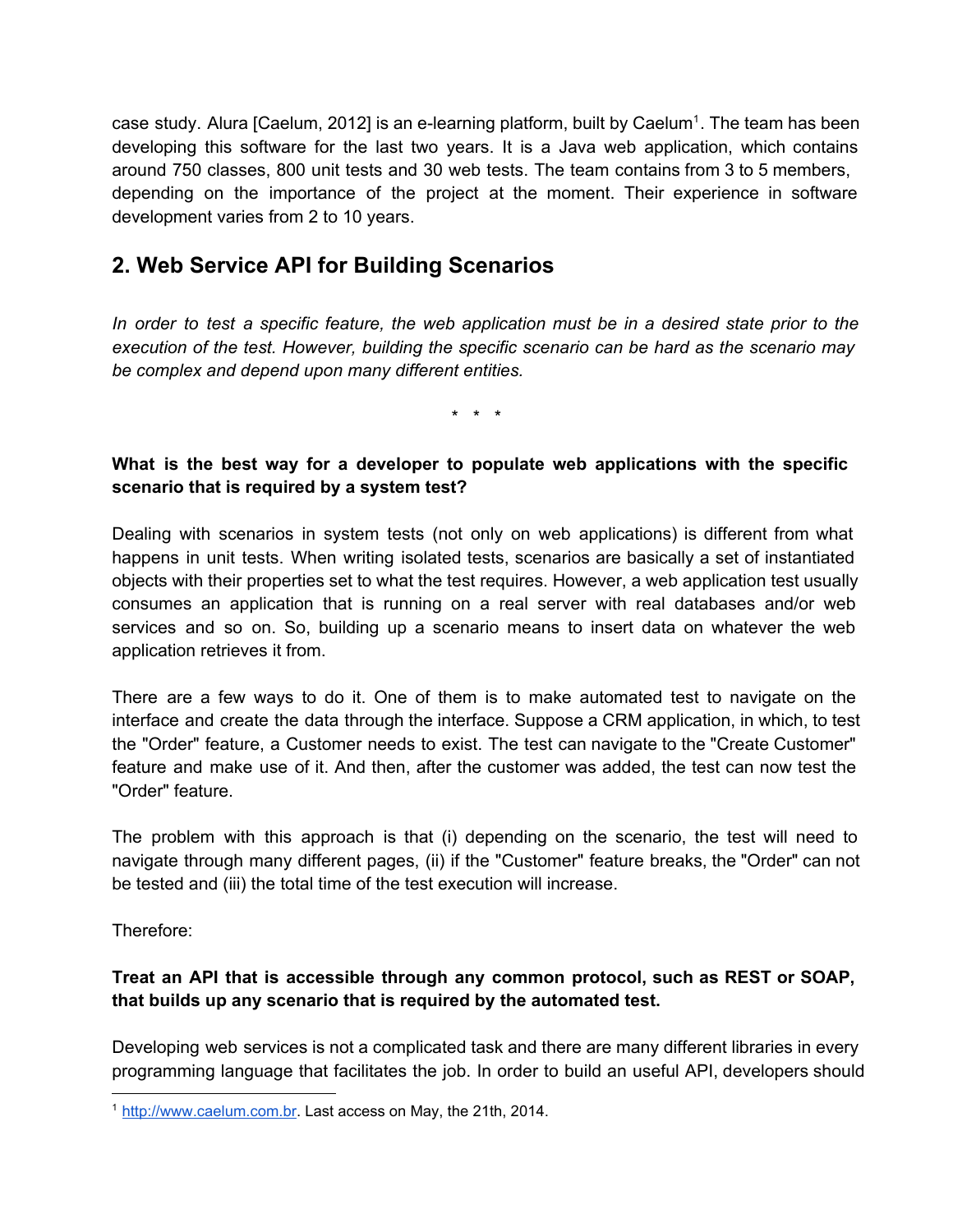work on the server and on the client side of the API.

The server side API must be able to receive requests with a single (or a set of) entity (entities) and persist with it into the system. The content of the request must be in a common format, such as XML or JSON. Depending on the web framework the web application uses, this is a common behavior: the action supports many different formats, depending on the CONTENT-TYPE that was sent on the header of the HTTP request.

So, for an imaginary "Customer" entity, the server side must support the inclusion, deletion and update operations. If any other operation on the entity is required, it must be developed by the team. We argue that it is not a problem to create web services only for testing purposes.

On the other hand, the client API must facilitate the access to the server API. It means that it should be easy to pass entities and let the API deal with problems, such as the serialization of the data and the HTTP request. In Listing 1, we show an example of a real API that is used to create a user that has a subscription on the system. The class UserAPI is responsible for consuming the web service that deals with users.

```
\frac{1}{2}@Test
public void should_answer_an_exercise(){
   User john = new User("John");
   new UserAPI().addUserWithSubscription(john);
   DashboardPage dash = login.logAs(john);
  // the test continues here...
}
```
Listing 1. An example of the client API that consumes the server API.

If these web services are only for testing purposes, your software should hide the API when in production and allow the API on testing environment. Developers should not be afraid to write testing code or APIs that facilitate the test; in fact, the more flexible the API is, the easier the developers will write system tests. So, working on a base code/internal framework that helps doing it may be a good idea.

\* \* \*

Another possibility would be to make the test to connect directly to the server database and make use of all *Test Data Builders* and *DAOs* to create the scenario. In this case, there is no need for web services $2$ .

 $\frac{1}{2}$ 

 $2$  This can become a new pattern in the future.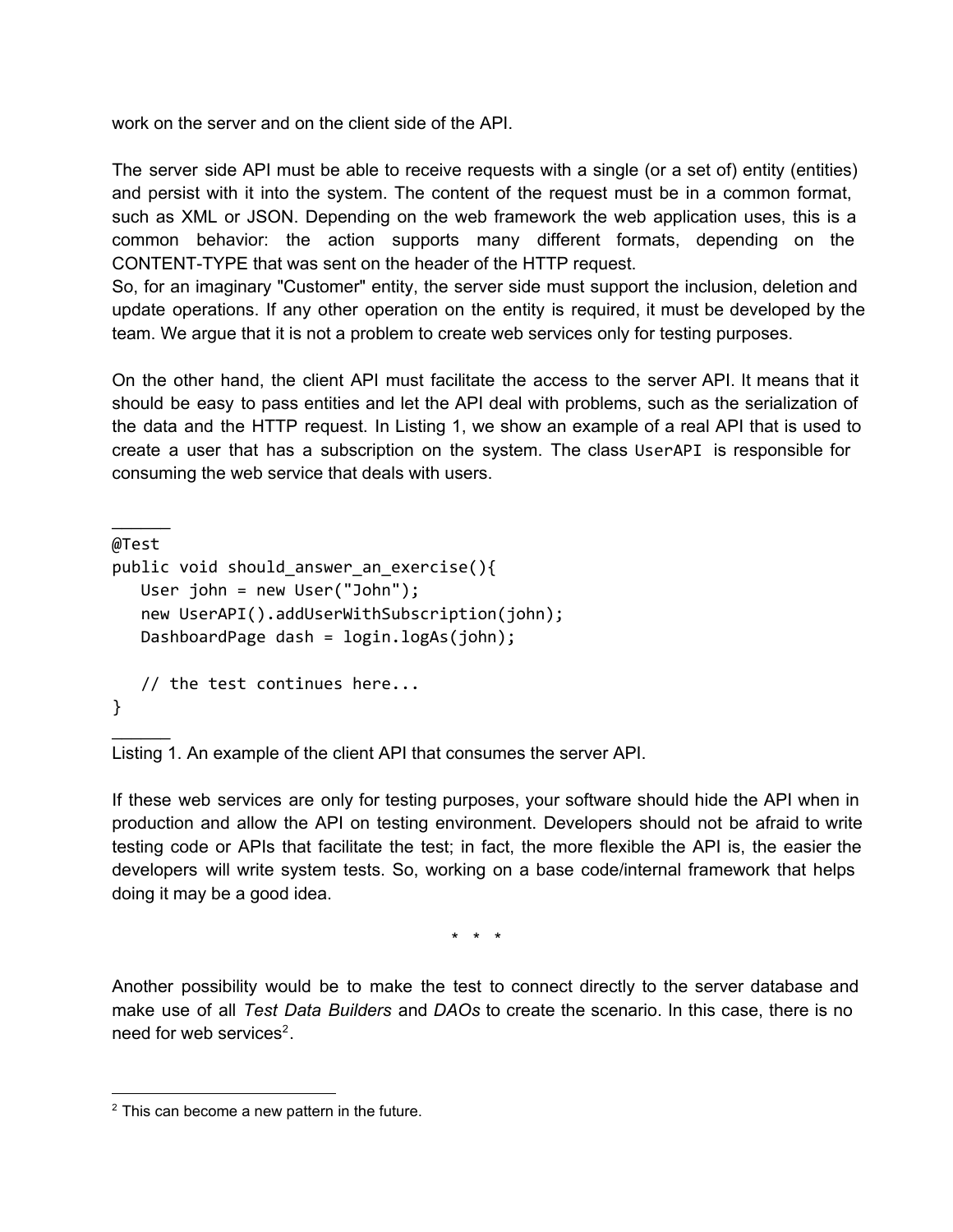Also, many developers make use of DBUnit<sup>3</sup>, a JUnit extension that puts the database on the desired state before the execution of the test. The framework is based on XML files, which are loaded to the database. When dealing with stable systems (and by that, we mean systems that do not change frequently anymore), loading XML files may be a simple solution to the problem. On the other hand, if the system and the database schema change frequently, it is harder to maintain the XML file than the suggested web services. Do not forget to take the stability of the system into account, when deciding how to build the scenario.

*On Alura (Caelum, 2012), after many different attempts of building up scenarios to the web application, the team decided to build up the API. The API makes use of REST and XML to exchange data. Some of the web services are also used in production; some of them only exist for testing purposes. Nowadays, through the API, developers can create any scenario required by the test.*

### **3. Database Always Clean**

*Automated tests are sensitive to the information that exists on the system. When building up scenarios in system tests, it is common that the scenario keeps persisted on the system, even after the execution of the test. Having a dirty database can make your test fail.*

\* \* \*

#### **What should developers do to reduce the influence of one test scenario on another?**

A test should not depend and/or influence another one. When this rule is not followed, a test may fail, not because the tested behavior is not working anymore, but because the other test left the application in an invalid state.

Reseting test scenarios in unit testing is simple: all objects get destroyed as soon as the test finishes. However, in web testing, the scenario that is created by one test usually persists even after the test finishes. It does make sense, after all, the web application uses a real persistence mechanism.

As said, having unexpected data on the application will probably cause a test to fail. Suppose a test which guarantees that a report about the total sales amount works. If there are more sales than what the test expects, then the test will fail.

In addition, writing a test that would understand the current scenario and recalculate the expected result (or even change the existent state to the expected one) is hard to be written.

<sup>3</sup> [http://dbunit.sourceforge.net/.](http://www.google.com/url?q=http%3A%2F%2Fdbunit.sourceforge.net%2F&sa=D&sntz=1&usg=AFQjCNENqi6SXC3l44qtK5f4jOaMPFDD2A) Last access on June, the 20th, 2014.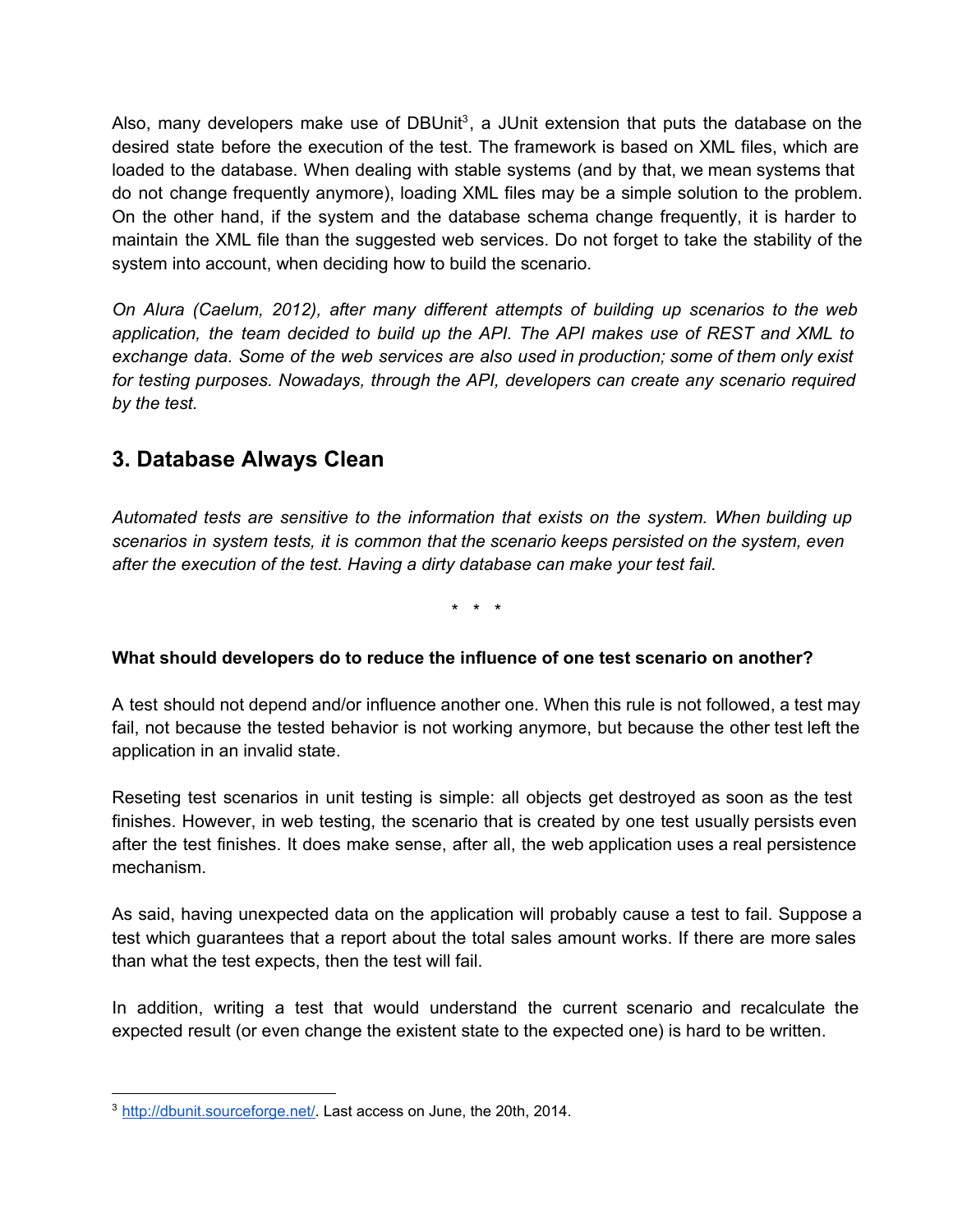Therefore:

#### **Clean all the data that is stored on any persistence mechanism that the web application uses before the test runs.**

If the tested web application is always clean before the execution of the test, then the test will not fail because of any dirty data. However, cleaning up data in web application is a problem as complicated as to insert data on it.

The web application must provide a "backdoor" that erases all data. It must be enabled only in the testing environment and should be responsible for putting the system to the simplest state that it can be. The simplest state, sometimes, may not imply deleting the content of every table on the database. Imagine a system that deals with delivering products in a country. The table with all the cities must be already loaded in the system prior to any test. So, the service should populate the list of cities as well as any other required information.

Depending on the size of the test suite, it is common for the team to parallelize the execution. However, as the database is truncated before every test, a drawback of this approach is that it is not possible to run many tests concurrently against the same server. A possible solution would be to deploy more than one test server and balance the execution of the tests among the machines.

\* \* \*

The Web Service API for Building Scenarios can also provide an API to reset the web application to the initial state.

On Alura (Caelum, 2012), before any test starts to run, the reset API is invoked, and it puts the *system to its initial state. In that case, all data is deleted, with the exception of administrator users. The system requires at least one administrator to work, so it is created by the API.*

### **4. ID to All Testable Elements in HTML**

*Web testing deals with HTML elements all the time. However, as a natural instability of the user interface, it is common that a test stops working because of a change on some HTML element's property. A fragile test can increase the maintenance cost of the test suite.*

\* \* \*

**How should a developer search for an HTML element in an automated test, in a way tthat s/he does not have to change it anymore?**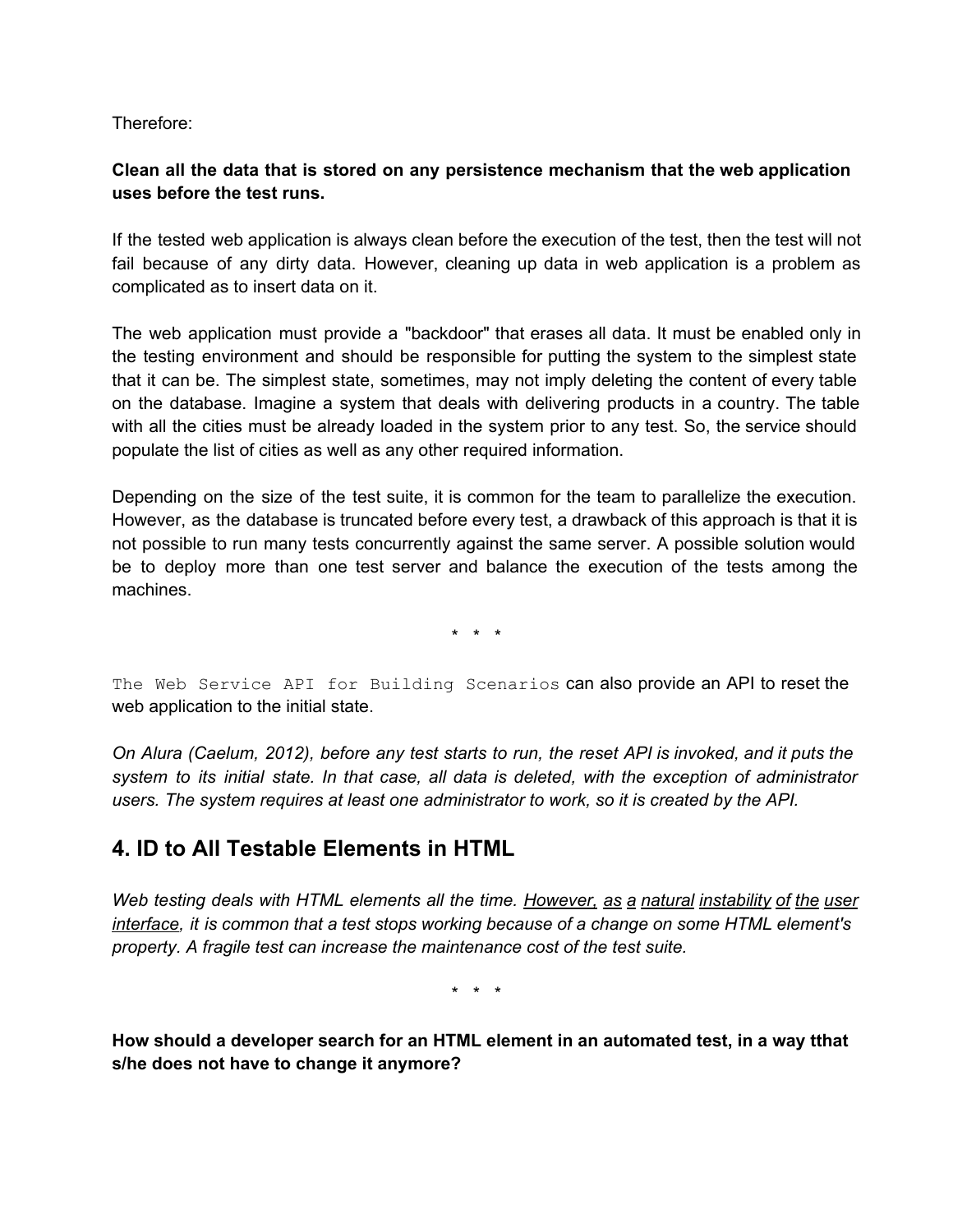Any web testing API allows developers to search for elements on the HTML page. To do that, developers should tell the API how the element should be found. The element can be found by looking at its CSS classes, at its ID, at its name, or even at its relative position in relation to other elements.

However, the user interface (UI) tends to change a lot during the website's life cycle. That is why an automated web testing tends to be highly unstable. To implement these changes, developers commonly change CSS classes and even the position of the element on the page. As soon as something changes, let's say, a CSS class, if that test used that class to search for the element, the test stops working.

Although the CSS class or the position of an element can be changed, a developer rarely changes its ID. After all, most of Javascript binding and events are based on the element's ID. Also, the ID of an element is unique on that page, which guarantees that the right element has been found.

Therefore:

 $\frac{1}{2}$ 

 $\frac{1}{2}$ 

**Locate all elements in the HTML through the element's unique ID, and not through their CSS class, relative position, or any other way of finding an element in the page. If the element does not have an ID, put an ID just for the test.**

If, for some reason, an element has a very unstable ID (it may be dynamically generated), developers should create any specific property for the testing. HTML5 allows developers to create any extra attribute on any HTML tag. In Listing 2, we show an example of a specific attribute, called *data-selenium*, which is used only for the test.

```
<input type="text"
       id="customer_${i}"
      name="customer"
      data-selenium="name"/>
```
Listing 2. An HTML element with an extra attribute to allow testability.

If one thinks that this extra property may be a problem in the production environment, it can be removed during the production deployment package generation. There are many tools that manipulate the HTML pages before deploying it (minification is an example of that).

*On Alura (Caelum, 2012), there were many tests that used to stop working because of some change on some element's property. Then, the team decided to search elements through its ID or, in the worst case, to create a new attribute. Tests became much more stable after that.*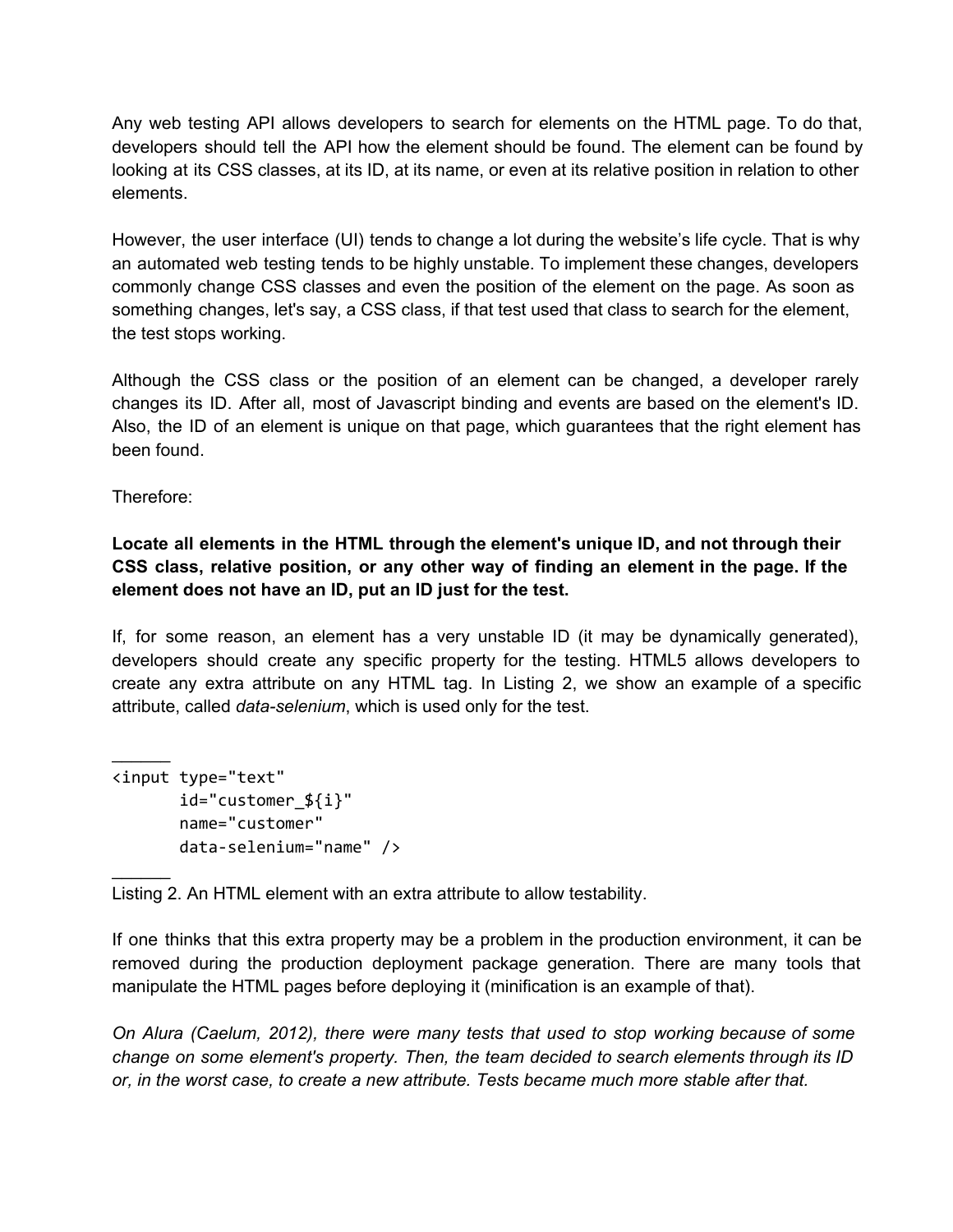# **5. Page Objects All the Time**

*A software is usually compound by many features (functionalities). Features are highly connected on web applications. It means that a test for a specific feature may have to deal with the page that belongs to another feature. Repeating code is always a bad idea.*

\* \*

#### **How can we reduce the number of points to change when the feature changes and reuse that code over many different tests?**

A web application is composed by many features. These features can be connected in many different ways. As an example, to access the sales report, a user must pass through the login feature first. Another situation would be a change and/or an evolution of the login feature. As an example, imagine a login that is done only by filling up an e-mail and a password. But, the final customer asked for a captcha<sup>4</sup> on it. It means that the page will contain another HTML element to represent the captcha and the user will have to fill one more textbox.

In both cases, if the code that deals with the login page was spread among all tests that are somehow related to it, it means that the developer would have to make the change in many different places. Duplicated code is always a bad idea.

Therefore:

 $\frac{1}{2}$ 

**Have a Page Object [Selenium, 2013] for each page of your system. The automated test code should not contain any knowledge about the pages, and must only dispatch actions on Page Objects.**

Isolating all of the code that deals with a specific page allows developers to reuse it on all automated tests. Also, it facilitates the evolution of a feature, as the only code that will be likely to change is the code that deals with that page.

Writing page objects should be a normal thing when creating system tests. In Listing 3, we show an example of a test and the Page Object that it makes use of. To make sure that the test and the Page Object contain an easy to read test, we have also made a few suggestions on how to implement it.

<sup>4</sup>Captcha is a test used in many web applications to determine whether the user is a human or not. More about it can be read on Wikipedia: http://en.wikipedia.org/wiki/CAPTCHA.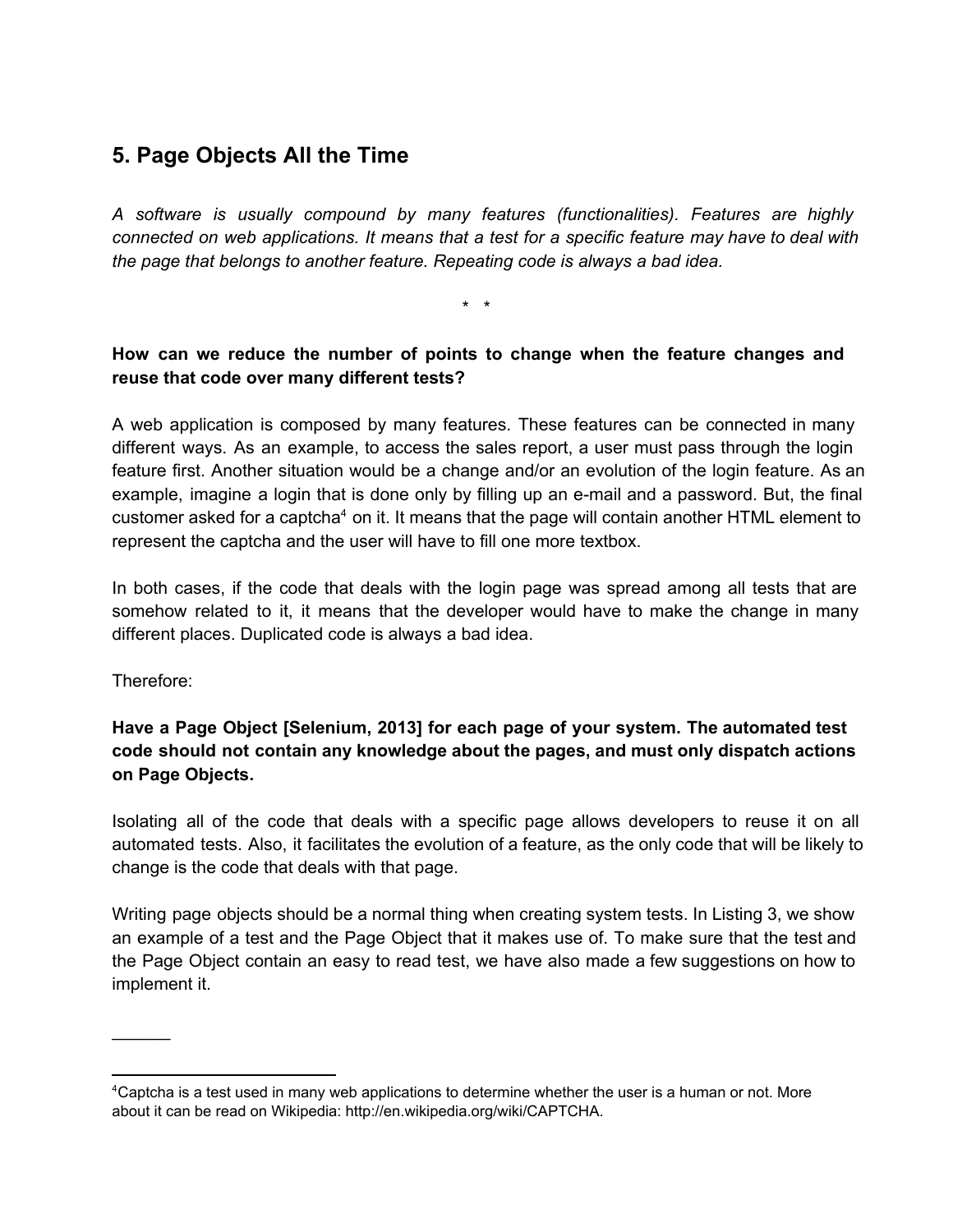```
@Test
public void shouldGiveAnErrorMessageIfLoginIsInvalid() {
   LoginPage page = new LoginPage(driver);
   page.go();
   "john@doe.com", "my-wrong-pass");
   Assert.assertTrue(page.errorMsgIsVisible());
}
class LoginPage extends PageObject {
   private WebDriver driver;
  public LoginPage(WebDriver driver) {
     this.driver = driver;
   }
   @Override
   public void go() \{driver.get(URLs.create("/login"));
   }
  public DashboardPage logAs(String email, String pwd) {
     driver.findElement(By.id("login")).sendKeys(email);
     driver.findElement(By.id("pwd")).sendKeys(pwd);
     driver.findElement(By.id("btnLogin")).click();
     return new DashboardPage(driver);
   }
   public boolean errorMsgIsVisible() {
      return driver.findElement(By.id("error-msg")).isDisplayed();
   }
}
\frac{1}{2}
```
Listing 3. A test, the Page Object, and the relation among them.

The test code should not know anything about the page. All navigations, actions etc, occur on the page object. The test basically dispatches and coordinates the actions to the page.

Also, all Page Objects should contain a method  $go()$ . Sometimes there is the need to go right to that page. This method redirects the browser to that specific page. As all pages contain an URL, a possible implementation of that would be an abstract method on the PageObject base class.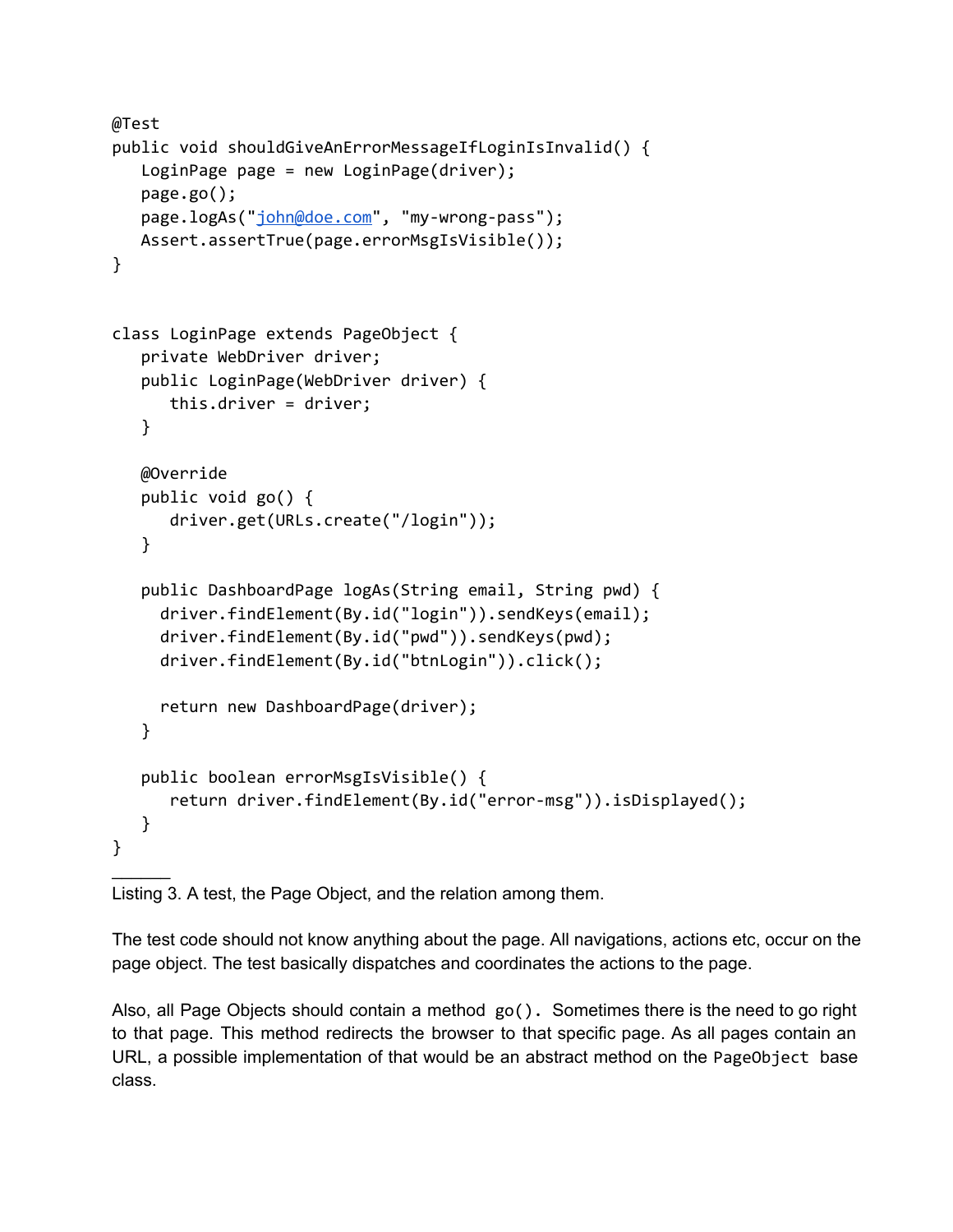All asserts also happen on the test code. However, they do not extract information directly from the page. Page Objects must contain methods that return the required data to be asserted. As an example, the method errorMsgIsVisible() returns true if the error message has appeared on the screen.

*On Alura (Caelum, 2012), all pages in the web application have a related Page Object. In particular, the page that shows all chapters in a course changes frequently and the page object helps developers to make changes in a single place.*

### **6. Move Fast, Move Slow**

*When testing a specific feature in a web application, sometimes the test navigates through many other features before or after the feature under test. Because of that, the test code can become complicated and highly coupled to all features, increasing the maintainability cost.*

\* \* \*

#### **How should developers write a test that navigates through many different features before (or after) the feature under test?**

Different from unit testing, building up scenarios on a system test can be complicated. One way to build those scenarios is navigating on many features and filling the application up with the required data. Also, sometimes the web application requires the user to navigate through many pages before accessing the main feature.

Imagine a web application that stores a task list. To access this list, users should log in first. Therefore, there are two different test suites to this application: the one that tests the log in and the one that tests the task list itself. In Listing 4, we present a test that guarantees that an error occurs if the user makes a mistake. One can see that the test is very detailed in terms of how the functionality should work: fill the form, check the checkbox to save the password, fill the captcha and then submit the form.

```
\frac{1}{2}@Test
```

```
public void shouldGiveAnErrorMessageIfLoginIsInvalid() {
  LoginPage login = new LoginPage(driver);
  "john@doe.com", "123");
  login.checkSavePassword();
  login.captcha("word");
  login.submit();
  assertTrue(page.errorMessageIsVisible());
}
```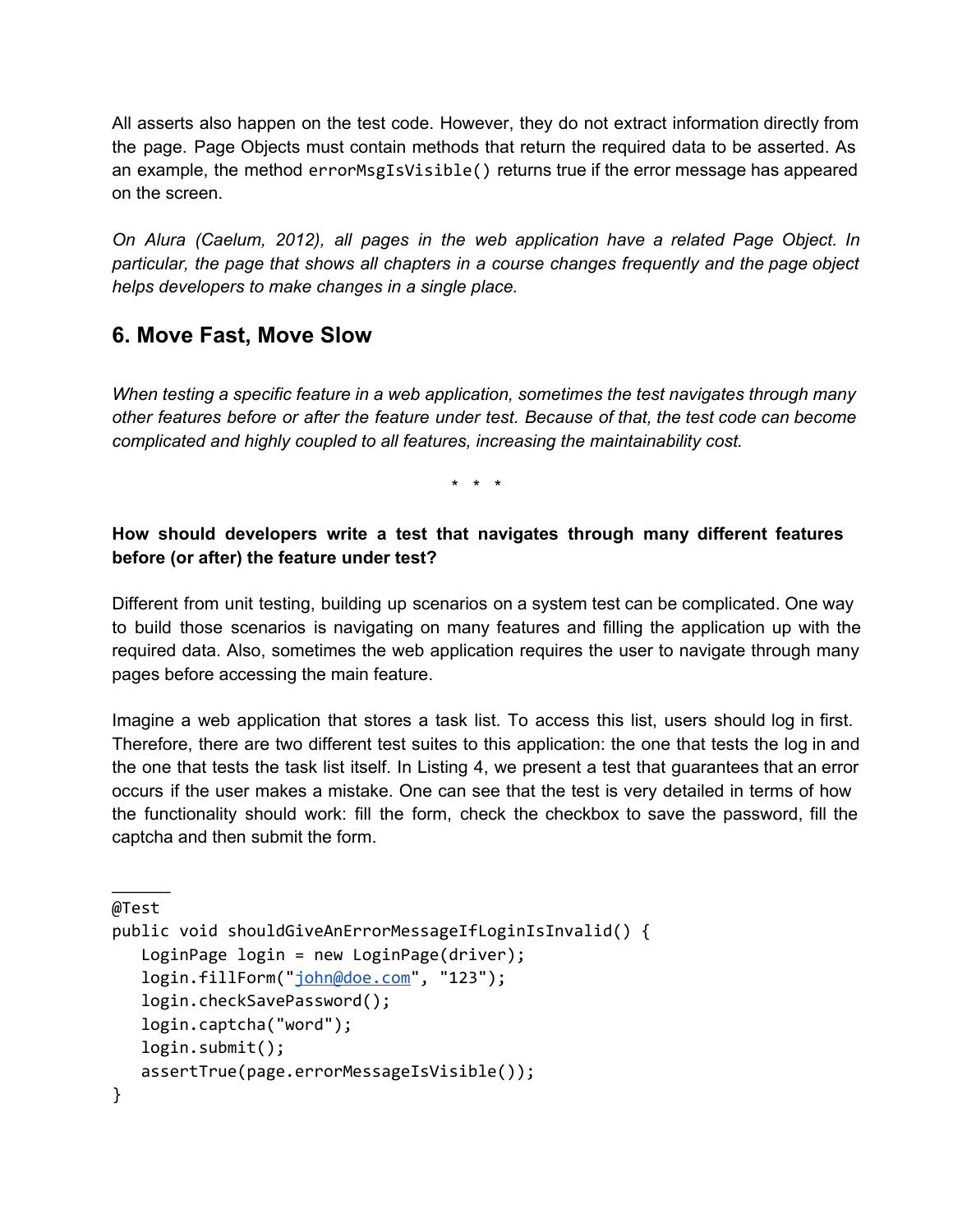Listing 4. Testing the login feature.

Now, imagine the automated test of the task list feature. It will contain all the lines from Listing 3 (the test needs to log in first), plus the code that will validate the feature under test. That may not be a good idea for a few reasons: (i) the code will be very long, depending on the number of features the test has to navigate before testing the feature under test, (ii) if something changes on the feature, the change will have to be propagated on many different test suites.

Therefore:

 $\frac{1}{2}$ 

 $\frac{1}{2}$ 

**When writing the test code that navigates on the feature under test, the test code must go through every single step explicitly, highlighting each detail in that feature; when navigating on any other feature (at that time, not under test), the test must skip details, and just execute the required action.**

In this case, the Login test suite should make use of all specific methods that exists in the Login Page Object. However, this Page Object should also have a method that encapsulates all of the process of login. This method should be used by other test suites. In Listing 5, we show an example of the test of task list. One can notice that the doLogin() method does the full process of logging in.

If the feature changes for some reason, then the developer should update the Login test suite (which is already expected) and the doLogin() method. All test suites will keep working.

```
@Test
public void shouldAddAnItemOnTheTaskList() {
  LoginPage login = new LoginPage(driver);
  "john@doe.com", "123");
  TaskListPage taskList = new TaskListPage(driver);
  taskList.go();
  taskList.add("Do my homework");
  taskList.submit();
  assertTrue(taskList.addMessageIsVisible());
}
\frac{1}{2}
```
Listing 5. Testing the task list feature.

*On Alura (Caelum, 2012), there are methods that encapsulate the use of a full feature. They only*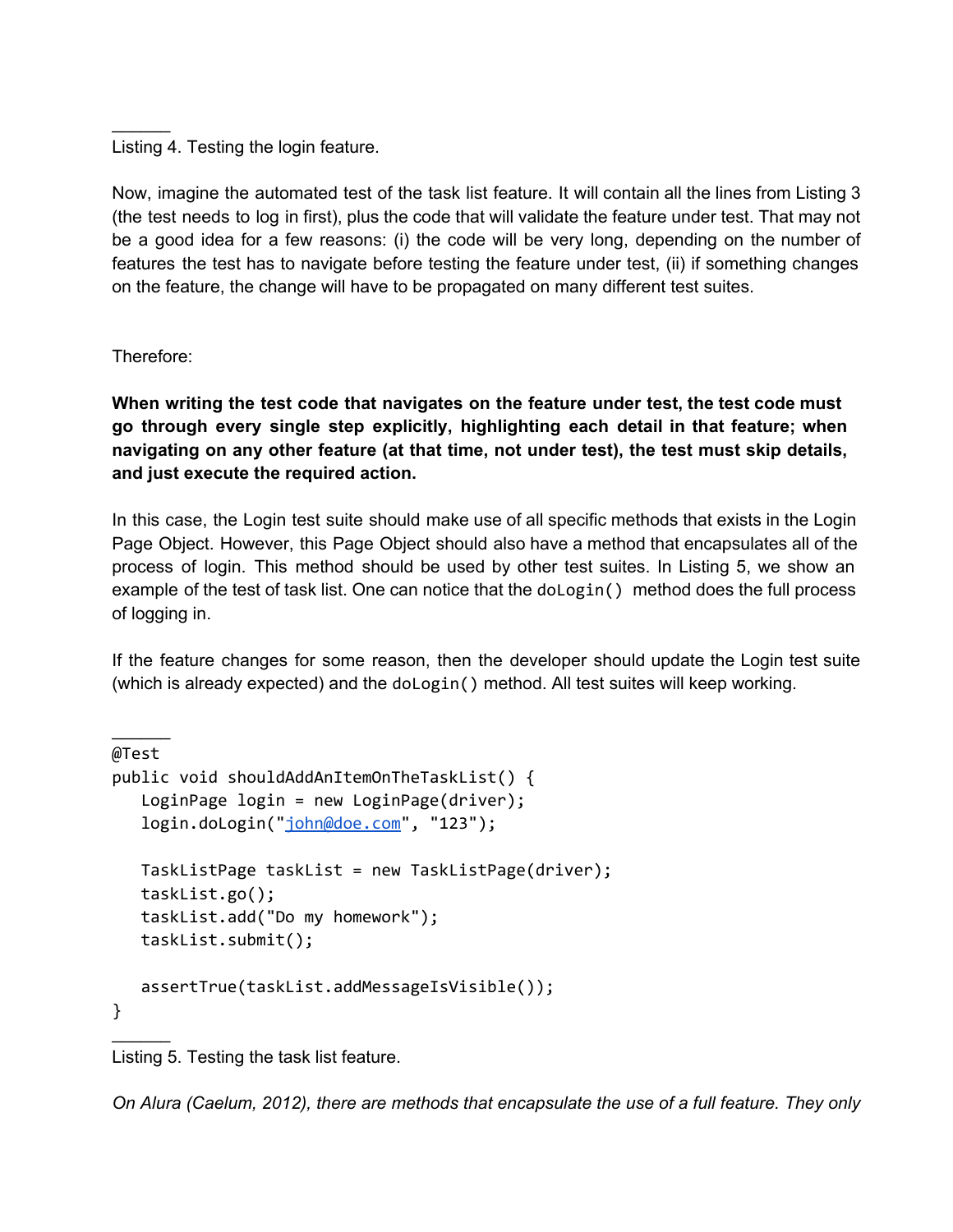*exist to facilitate the writing of the test for a feature that requires the use of other features.*

### **7. Never Look at the HTML Source**

*Assertions in web testing applications commonly check if some message/element has appeared on the HTML. However, when searching for a message in the HTML, the test may pass even if the message is not on the place it is meant to be.*

\* \* \*

#### **How should the test validate the existence of a text in a HTML page?**

All automated tests contain asserts. Asserts are the way to guarantee that your software worked as expected. Assertion in unit tests usually check if the object is on a valid state, with the expected data on its fields. On the other hand, asserts in a web test are different: the test should verify if a message or even an element on the HTML contains the expected content (or has the expected CSS class, and so on).

Suppose that the login feature should exhibit a message if the authentication fails: *"User or password is invalid"*. A possible assert for that would be to check the existence of this text in the whole HTML code. This is very easy to be done as all web testing frameworks give access to the full HTML.

However, this approach can be dangerous. Depending on what the assert is looking for, it may find the same text, but on the wrong place. In that case, the test will pass instead of failing.

Therefore:

#### **Assert the presence of a text on its specific place/element. Never look for the existence of a text in the full HTML source.**

In Listing 6, we show a good and a bad example of asserting the presence of a message. Also, depending on the framework, the behavior of the method that returns the full HTML can vary. Selenium<sup>5</sup>, for example, returns the current HTML even if it is not entirely loaded yet. Because of that, your test may fail not because the message did not appear, but because the HTML is not yet complete.

<sup>5</sup> [http://code.google.com/p/selenium/.](http://code.google.com/p/selenium/) Last access on May, the 11th, 2014.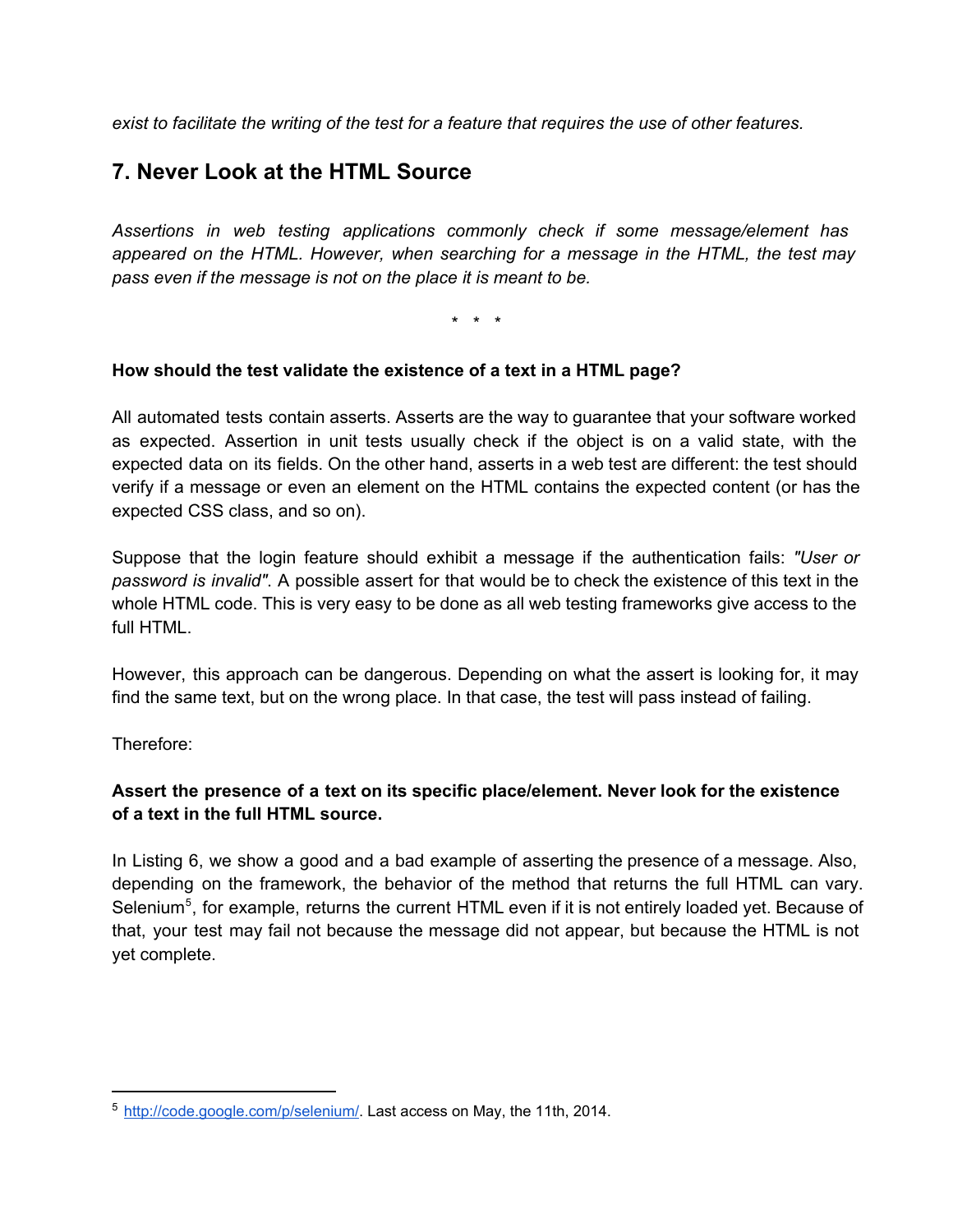```
// wrong way
assertTrue(driver.getPageSource().contains("User or password invalid");
// right way
assertEquals("User os password invalid",
driver.findElement(By.id("msg-box")).getText());
```
Listing 6. Asserting the presence of a text on its specific place.

*On Alura (Caelum, 2012), there were many asserts directly on the HTML page source. The tests were highly unstable, as sometimes the getPageSource()did not work return the full HTML. Nowadays, all validations are done at their specific places.*

# **8. Conclusion**

 $\frac{1}{2}$ 

 $\frac{1}{2}$ 

Writing automated web tests can be tricky. As it demands a lot of source code, it is easy to duplicate code and create highly unstable tests. In this paper, we have presented a set of patterns that helps developers to maintain the internal quality of their test suites.

Still, as we have noticed in our case study, even after using all these patterns, the test suite still contains a few problems that need to be solved. In a future work, the solutions that the team is about to create, may become new patterns.

# **ACKNOWLEDGEMENT**

We thank Caelum Ensino e Inovação [\(http://www.caelum.com.br\)](http://www.google.com/url?q=http%3A%2F%2Fwww.caelum.com.br&sa=D&sntz=1&usg=AFQjCNHt4Qy4DA72HmJe7hw8WFU7E88vVA) for supporting this research. In particular, the members of team: Caio Incau, Caio Souza, Francisco Sokol, Leonardo Wolter, Suellen Goulart, and Guilherme Silveira.

### **REFERENCES**

Caelum, Alura. E-learning system. [http://www.alura.com.br](http://www.google.com/url?q=http%3A%2F%2Fwww.alura.com.br&sa=D&sntz=1&usg=AFQjCNGMVo8aSOR3Yyshgtau-bGz8h77Xg). Last access on May, the 11th, 2014. 2012.

Freeman, S. and Mackinnon, T. and Pryce, N. and Walnes, J. 2004. Mock roles, not objects, In: OOPSLA '04: Companion to the 19th annual ACM SIGPLAN conference on Object-oriented programming systems, languages, and applications, New York, NY, USA, ACM, p. 236-246.

Janzen, D., Software Architecture Improvement through Test-Driven Development. Conference